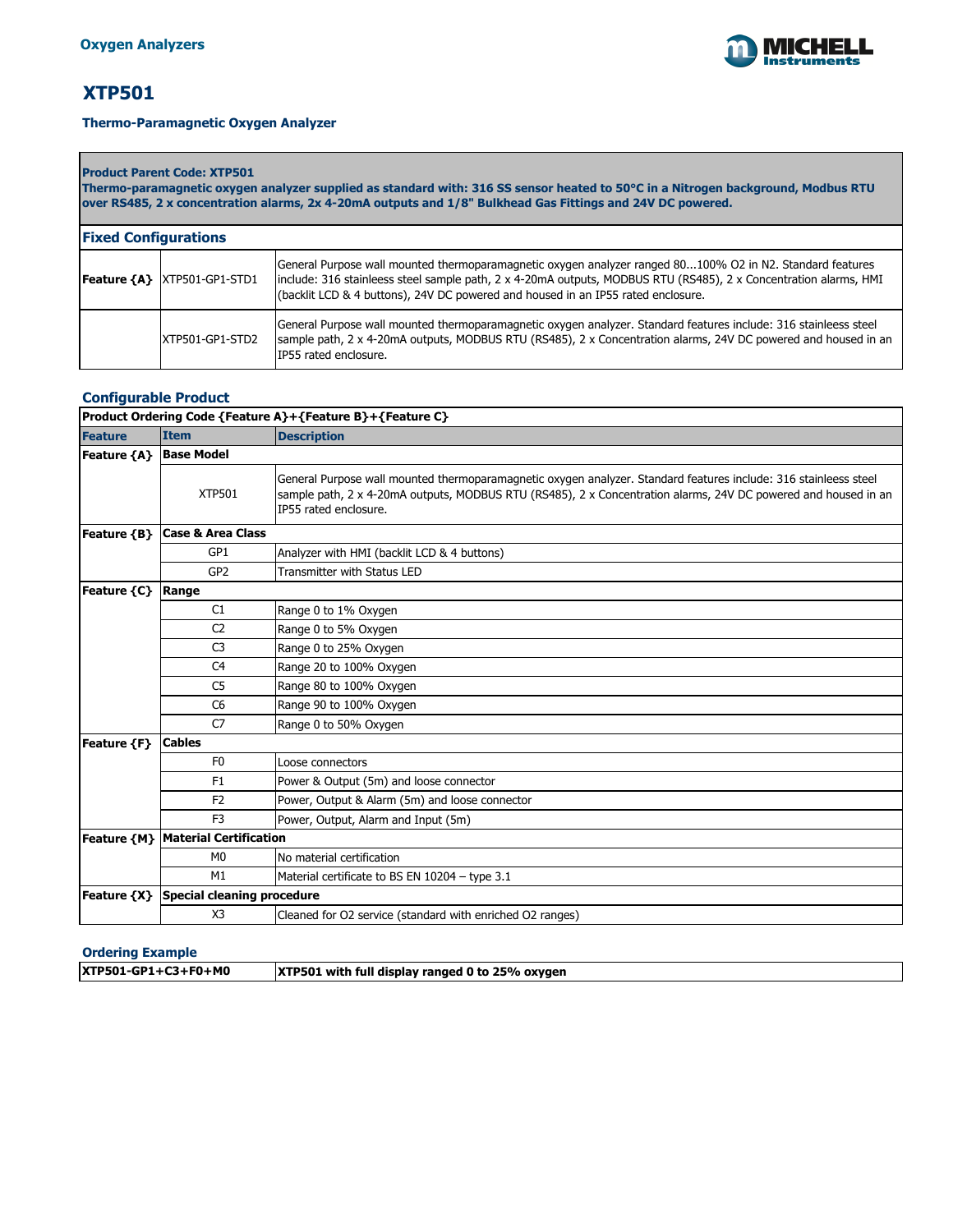

# **XTP601-GP**

| <b>Product Parent Code: XTP601</b>                                                                                                                       |                                   |                                                                                                                                                                                                                                                                                                                                                                   |  |  |
|----------------------------------------------------------------------------------------------------------------------------------------------------------|-----------------------------------|-------------------------------------------------------------------------------------------------------------------------------------------------------------------------------------------------------------------------------------------------------------------------------------------------------------------------------------------------------------------|--|--|
| Thermo-paramagnetic oxygen analyzer supplied as standard with: Modbus RTU over RS485, 2 x concentration alarms, 2x 4-20mA outputs<br>and 24V DC powered. |                                   |                                                                                                                                                                                                                                                                                                                                                                   |  |  |
| <b>Fixed Configurations</b>                                                                                                                              |                                   |                                                                                                                                                                                                                                                                                                                                                                   |  |  |
|                                                                                                                                                          |                                   | Supplied with Range: 0-21% in N2 Background, 50°C cell with 1/4" NPT Gas Fittings - materials certs included.                                                                                                                                                                                                                                                     |  |  |
|                                                                                                                                                          |                                   | General Purpose oxygen analyzer: Range: 025% O2 with 60°C Cell, Viton O-ring, 316 SS sample path, flame arrestors<br><b>Feature {A}</b> XTP601-GP1-C1-STD with 1/8" NPTF gas connections, 2 x 4-20mA outputs, MODBUS RTU (RS485), 2 x Concentration alarms, HMI (backlit<br>LCD & 4 buttons), IP66 rated, wall mounted and 24V DC powered.                        |  |  |
|                                                                                                                                                          |                                   | IEC61508 SIL2 capable General Purpose oxygen analyzer: Range: 025% O2 with 60°C Cell, Viton O-ring, 316 SS<br><b>Feature {A}</b> XTP601-GP1-C1-SIL2 sample path, flame arrestors with 1/8" NPTF gas connections, 2 x 4-20mA outputs, MODBUS RTU (RS485), 2 x<br>Concentration alarms, HMI (backlit LCD & 4 buttons), IP66 rated, wall mounted and 24V DC powered. |  |  |
| <b>Configurable Product</b>                                                                                                                              |                                   |                                                                                                                                                                                                                                                                                                                                                                   |  |  |
|                                                                                                                                                          |                                   | Product Ordering Code {Feature A}+{Feature B}+{Feature C}++{Feature F}+{Feature M}                                                                                                                                                                                                                                                                                |  |  |
| <b>Feature</b>                                                                                                                                           | <b>Item</b>                       | <b>Description</b>                                                                                                                                                                                                                                                                                                                                                |  |  |
| Feature ${A}$                                                                                                                                            | <b>Base Model</b>                 |                                                                                                                                                                                                                                                                                                                                                                   |  |  |
|                                                                                                                                                          | <b>XTP601</b>                     | Thermoparamagnetic oxygen analyzer. Supplied with: 316 stainleess steel sample path, 2 x 4-20mA outputs, MODBUS<br>RTU (RS485), 2 x Concentration alarms, HMI (backlit LCD & 4 buttons), 24V DC powered in an IP66 rated wall mounted<br>enclosure.                                                                                                               |  |  |
| Feature {B}                                                                                                                                              | <b>Case &amp; Area Class</b>      |                                                                                                                                                                                                                                                                                                                                                                   |  |  |
|                                                                                                                                                          | GP1                               | General Purpose Analyzer with 1/4" NPTF gas connections                                                                                                                                                                                                                                                                                                           |  |  |
| Feature {C}                                                                                                                                              | <b>Cell O-Ring Material</b>       |                                                                                                                                                                                                                                                                                                                                                                   |  |  |
|                                                                                                                                                          | C1                                | Viton                                                                                                                                                                                                                                                                                                                                                             |  |  |
|                                                                                                                                                          | C1E                               | Viton (enriched oxygen ranges)                                                                                                                                                                                                                                                                                                                                    |  |  |
|                                                                                                                                                          | C <sub>2</sub>                    | Silicone - Not for use with enriched O2 (ie $> 21\%$ )                                                                                                                                                                                                                                                                                                            |  |  |
|                                                                                                                                                          | C <sub>3</sub>                    | Ekraz                                                                                                                                                                                                                                                                                                                                                             |  |  |
|                                                                                                                                                          | C <sub>3</sub> E                  | Ekraz (enriched oxygen ranges)                                                                                                                                                                                                                                                                                                                                    |  |  |
| Feature {D}   Range                                                                                                                                      |                                   |                                                                                                                                                                                                                                                                                                                                                                   |  |  |
|                                                                                                                                                          | D <sub>1</sub>                    | Range 0 to 1% Oxygen                                                                                                                                                                                                                                                                                                                                              |  |  |
|                                                                                                                                                          | D <sub>2</sub>                    |                                                                                                                                                                                                                                                                                                                                                                   |  |  |
|                                                                                                                                                          |                                   | Range 0 to 2% Oxygen                                                                                                                                                                                                                                                                                                                                              |  |  |
|                                                                                                                                                          | D <sub>3</sub>                    | Range 0 to 5% Oxygen                                                                                                                                                                                                                                                                                                                                              |  |  |
|                                                                                                                                                          | D <sub>4</sub>                    | Range 0 to 10% Oxygen                                                                                                                                                                                                                                                                                                                                             |  |  |
|                                                                                                                                                          | D <sub>5</sub>                    | Range 0 to 21% Oxygen                                                                                                                                                                                                                                                                                                                                             |  |  |
|                                                                                                                                                          | D <sub>6</sub>                    | Range 0 to 25% Oxygen (calibrated 0 to 21%)                                                                                                                                                                                                                                                                                                                       |  |  |
|                                                                                                                                                          | D7                                | Range 0 to 50% Oxygen                                                                                                                                                                                                                                                                                                                                             |  |  |
|                                                                                                                                                          | D <sub>8</sub>                    | Range 80 to 100% Oxygen                                                                                                                                                                                                                                                                                                                                           |  |  |
|                                                                                                                                                          | D <sub>9</sub>                    | Range 90 to 100% Oxygen                                                                                                                                                                                                                                                                                                                                           |  |  |
|                                                                                                                                                          | D <sub>10</sub>                   | Range 50 to 100% Oxygen                                                                                                                                                                                                                                                                                                                                           |  |  |
|                                                                                                                                                          | D11                               | Range 0 to 4% Oxygen                                                                                                                                                                                                                                                                                                                                              |  |  |
|                                                                                                                                                          | D <sub>12</sub>                   | Range 0 to 0.5% Oxygen                                                                                                                                                                                                                                                                                                                                            |  |  |
|                                                                                                                                                          | D <sub>13</sub>                   | Range 20 to 100% Oxygen                                                                                                                                                                                                                                                                                                                                           |  |  |
|                                                                                                                                                          | D15                               | Range 95 to 100% Oxygen                                                                                                                                                                                                                                                                                                                                           |  |  |
|                                                                                                                                                          | D <sub>1</sub> A                  | Range 0 to 1% Oxygen ("A" suffix denotes O2 as air ingress)                                                                                                                                                                                                                                                                                                       |  |  |
|                                                                                                                                                          | D <sub>2</sub> A                  | Range 0 to 2% Oxygen ("A" suffix denotes O2 as air ingress)                                                                                                                                                                                                                                                                                                       |  |  |
|                                                                                                                                                          | D <sub>3</sub> A                  | Range 0 to 5% Oxygen ("A" suffix denotes O2 as air ingress)                                                                                                                                                                                                                                                                                                       |  |  |
|                                                                                                                                                          | D <sub>4</sub> A                  | Range 0 to 10% Oxygen ("A" suffix denotes O2 as air ingress)                                                                                                                                                                                                                                                                                                      |  |  |
|                                                                                                                                                          | D <sub>5</sub> A                  | Range 0 to 21% Oxygen ("A" suffix denotes O2 as air ingress)                                                                                                                                                                                                                                                                                                      |  |  |
|                                                                                                                                                          | D <sub>6</sub> A                  | Range 0 to 25% Oxygen ("A" suffix denotes O2 as air ingress)                                                                                                                                                                                                                                                                                                      |  |  |
| Feature {E}                                                                                                                                              | <b>Background Gas</b>             |                                                                                                                                                                                                                                                                                                                                                                   |  |  |
|                                                                                                                                                          | E1                                | Nitrogen                                                                                                                                                                                                                                                                                                                                                          |  |  |
|                                                                                                                                                          | E <sub>2</sub>                    | Carbon Dioxide                                                                                                                                                                                                                                                                                                                                                    |  |  |
|                                                                                                                                                          | ** E6                             | <b>Natural Gas</b>                                                                                                                                                                                                                                                                                                                                                |  |  |
| Feature {F}                                                                                                                                              | Cell temperature                  |                                                                                                                                                                                                                                                                                                                                                                   |  |  |
|                                                                                                                                                          | F <sub>1</sub>                    | Cell temp 50°C                                                                                                                                                                                                                                                                                                                                                    |  |  |
|                                                                                                                                                          | F <sub>3</sub>                    | Cell temp 50°C                                                                                                                                                                                                                                                                                                                                                    |  |  |
|                                                                                                                                                          | F <sub>5</sub>                    | Cell temp 70°C                                                                                                                                                                                                                                                                                                                                                    |  |  |
| Feature {L}                                                                                                                                              | <b>SIL rated</b>                  |                                                                                                                                                                                                                                                                                                                                                                   |  |  |
|                                                                                                                                                          | L <sub>0</sub>                    | Standard product                                                                                                                                                                                                                                                                                                                                                  |  |  |
|                                                                                                                                                          | L1                                | Meets the requirements of IEC61508 SIL 2                                                                                                                                                                                                                                                                                                                          |  |  |
| Feature {M}<br><b>Material Certification</b>                                                                                                             |                                   |                                                                                                                                                                                                                                                                                                                                                                   |  |  |
|                                                                                                                                                          | M <sub>0</sub>                    | No material certification                                                                                                                                                                                                                                                                                                                                         |  |  |
|                                                                                                                                                          | M1                                | Material certificate to BS EN 10204 - type 3.1                                                                                                                                                                                                                                                                                                                    |  |  |
| Feature {X}                                                                                                                                              | <b>Special cleaning procedure</b> |                                                                                                                                                                                                                                                                                                                                                                   |  |  |
|                                                                                                                                                          | X <sub>3</sub>                    | Cleaned for O2 service (standard with enriched O2 ranges)                                                                                                                                                                                                                                                                                                         |  |  |
|                                                                                                                                                          | X9                                | <b>Product Review Required</b>                                                                                                                                                                                                                                                                                                                                    |  |  |
|                                                                                                                                                          |                                   | $\cdot$ * Potentially flammable mixtures must be approved by factory                                                                                                                                                                                                                                                                                              |  |  |

| <b>XTP601-GP1</b>     | XTP601 with full display, Silicone Cell O-Ring, 0 to 5% oxygen range, Carbon Dioxide background gas, |
|-----------------------|------------------------------------------------------------------------------------------------------|
| $ +C2+D3+E2+F1+LO+MO$ | <b>50°C</b> temperature, no material certificates                                                    |

## **Thermo-Paramagnetic Oxygen Analyzer**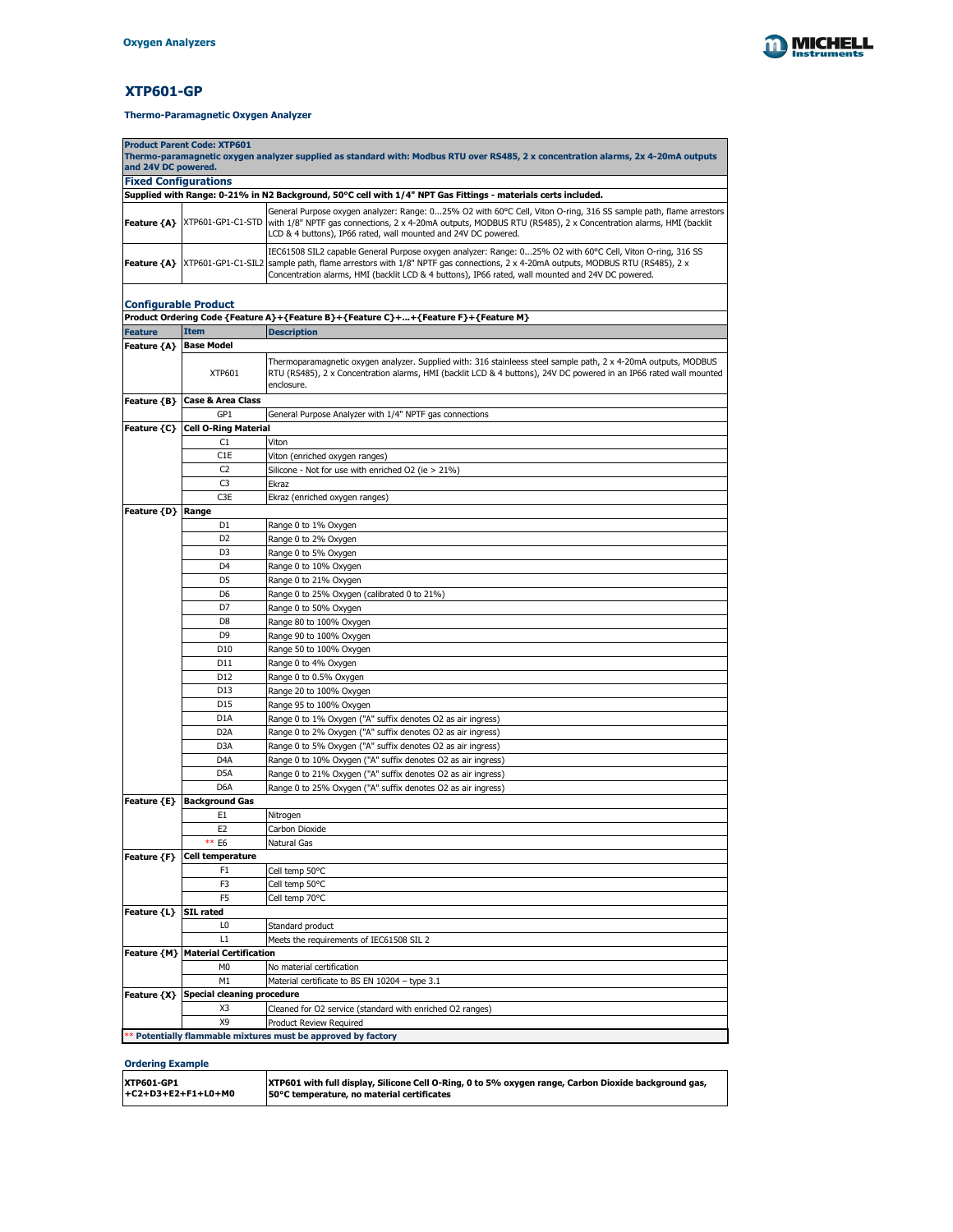

# **XTP601-GP**

| and 24V DC powered.<br><b>Configurable Product</b><br>Product Ordering Code {Feature A}+{Feature B}+{Feature C}++{Feature F}+{Feature M}<br><b>Item</b><br><b>Description</b><br><b>Feature</b><br>Feature {A}   Base Model<br>Thermoparamagnetic oxygen analyzer. Supplied with: 316 stainleess steel sample path, 2 x 4-20mA outputs, MODBUS<br><b>XTP601</b><br>RTU (RS485), 2 x Concentration alarms, HMI (backlit LCD & 4 buttons), 24V DC powered in an IP66 rated wall mounted<br>enclosure.<br>Feature {B}<br><b>Case &amp; Area Class</b><br>GP <sub>2</sub><br>General Purpose Analyzer with flame arrestors (1/8" NPTF gas connections)<br><b>Cell O-Ring Material</b><br><b>Feature {C}</b><br>C1<br>Viton<br>C1E<br>Viton (enriched oxygen ranges)<br>Silicone - Not for use with enriched O2 (ie > 21%)<br>C <sub>2</sub><br>C <sub>3</sub><br><b>Ekraz</b><br>C <sub>3</sub> E<br>Ekraz (enriched oxygen ranges)<br><b>Feature {D}   Range</b><br>D <sub>1</sub><br>Range 0 to 1% Oxygen<br>D <sub>2</sub><br>Range 0 to 2% Oxygen<br>D <sub>3</sub><br>Range 0 to 5% Oxygen<br>D <sub>4</sub><br>Range 0 to 10% Oxygen<br>Range 0 to 21% Oxygen<br>D <sub>5</sub><br>D <sub>6</sub><br>Range 0 to 25% Oxygen (calibrated 0 to 21%)<br>D7<br>Range 0 to 50% Oxygen<br>D <sub>8</sub><br>Range 80 to 100% Oxygen<br>D <sub>9</sub><br>Range 90 to 100% Oxygen<br>D <sub>10</sub><br>Range 50 to 100% Oxygen<br>Range 0 to 4% Oxygen<br>D11<br>Range 0 to 0.5% Oxygen<br>D <sub>12</sub><br>D <sub>13</sub><br>Range 20 to 100% Oxygen<br>D15<br>Range 95 to 100% Oxygen<br>Range 0 to 1% Oxygen ("A" suffix denotes O2 as air ingress)<br>D <sub>1</sub> A<br>Range 0 to 2% Oxygen ("A" suffix denotes O2 as air ingress)<br>D <sub>2</sub> A<br>D <sub>3</sub> A<br>Range 0 to 5% Oxygen ("A" suffix denotes O2 as air ingress)<br>D <sub>4</sub> A<br>Range 0 to 10% Oxygen ("A" suffix denotes O2 as air ingress)<br>Range 0 to 21% Oxygen ("A" suffix denotes O2 as air ingress)<br>D <sub>5</sub> A<br>D <sub>6</sub> A<br>Range 0 to 25% Oxygen ("A" suffix denotes O2 as air ingress)<br><b>Background Gas</b><br><b>Feature {E}</b><br>E <sub>1</sub><br>Nitrogen<br>E2<br>Carbon Dioxide<br>** E3<br>Methane<br>** E4<br>Hydrogen<br>** E5<br>BIOGAS (60%CH4/40%CO2) - unless otherwise stated<br>** E6<br><b>Natural Gas</b><br>Cell temperature<br>Feature {F}<br>F <sub>1</sub><br>Cell temp 50°C<br>F <sub>3</sub><br>Cell temp 60°C<br>F <sub>5</sub><br>Cell temp 70°C<br><b>Feature {L}</b><br><b>SIL rated</b> |  | <b>Product Parent Code: XTP601</b>                                                                                                |  |  |  |  |
|-----------------------------------------------------------------------------------------------------------------------------------------------------------------------------------------------------------------------------------------------------------------------------------------------------------------------------------------------------------------------------------------------------------------------------------------------------------------------------------------------------------------------------------------------------------------------------------------------------------------------------------------------------------------------------------------------------------------------------------------------------------------------------------------------------------------------------------------------------------------------------------------------------------------------------------------------------------------------------------------------------------------------------------------------------------------------------------------------------------------------------------------------------------------------------------------------------------------------------------------------------------------------------------------------------------------------------------------------------------------------------------------------------------------------------------------------------------------------------------------------------------------------------------------------------------------------------------------------------------------------------------------------------------------------------------------------------------------------------------------------------------------------------------------------------------------------------------------------------------------------------------------------------------------------------------------------------------------------------------------------------------------------------------------------------------------------------------------------------------------------------------------------------------------------------------------------------------------------------------------------------------------------------------------------------------------------------------------------------------------------------------------------------------------------------------------------------------------------------------------------------------------------------------------------|--|-----------------------------------------------------------------------------------------------------------------------------------|--|--|--|--|
|                                                                                                                                                                                                                                                                                                                                                                                                                                                                                                                                                                                                                                                                                                                                                                                                                                                                                                                                                                                                                                                                                                                                                                                                                                                                                                                                                                                                                                                                                                                                                                                                                                                                                                                                                                                                                                                                                                                                                                                                                                                                                                                                                                                                                                                                                                                                                                                                                                                                                                                                               |  | Thermo-paramagnetic oxygen analyzer supplied as standard with: Modbus RTU over RS485, 2 x concentration alarms, 2x 4-20mA outputs |  |  |  |  |
|                                                                                                                                                                                                                                                                                                                                                                                                                                                                                                                                                                                                                                                                                                                                                                                                                                                                                                                                                                                                                                                                                                                                                                                                                                                                                                                                                                                                                                                                                                                                                                                                                                                                                                                                                                                                                                                                                                                                                                                                                                                                                                                                                                                                                                                                                                                                                                                                                                                                                                                                               |  |                                                                                                                                   |  |  |  |  |
|                                                                                                                                                                                                                                                                                                                                                                                                                                                                                                                                                                                                                                                                                                                                                                                                                                                                                                                                                                                                                                                                                                                                                                                                                                                                                                                                                                                                                                                                                                                                                                                                                                                                                                                                                                                                                                                                                                                                                                                                                                                                                                                                                                                                                                                                                                                                                                                                                                                                                                                                               |  |                                                                                                                                   |  |  |  |  |
|                                                                                                                                                                                                                                                                                                                                                                                                                                                                                                                                                                                                                                                                                                                                                                                                                                                                                                                                                                                                                                                                                                                                                                                                                                                                                                                                                                                                                                                                                                                                                                                                                                                                                                                                                                                                                                                                                                                                                                                                                                                                                                                                                                                                                                                                                                                                                                                                                                                                                                                                               |  |                                                                                                                                   |  |  |  |  |
|                                                                                                                                                                                                                                                                                                                                                                                                                                                                                                                                                                                                                                                                                                                                                                                                                                                                                                                                                                                                                                                                                                                                                                                                                                                                                                                                                                                                                                                                                                                                                                                                                                                                                                                                                                                                                                                                                                                                                                                                                                                                                                                                                                                                                                                                                                                                                                                                                                                                                                                                               |  |                                                                                                                                   |  |  |  |  |
|                                                                                                                                                                                                                                                                                                                                                                                                                                                                                                                                                                                                                                                                                                                                                                                                                                                                                                                                                                                                                                                                                                                                                                                                                                                                                                                                                                                                                                                                                                                                                                                                                                                                                                                                                                                                                                                                                                                                                                                                                                                                                                                                                                                                                                                                                                                                                                                                                                                                                                                                               |  |                                                                                                                                   |  |  |  |  |
|                                                                                                                                                                                                                                                                                                                                                                                                                                                                                                                                                                                                                                                                                                                                                                                                                                                                                                                                                                                                                                                                                                                                                                                                                                                                                                                                                                                                                                                                                                                                                                                                                                                                                                                                                                                                                                                                                                                                                                                                                                                                                                                                                                                                                                                                                                                                                                                                                                                                                                                                               |  |                                                                                                                                   |  |  |  |  |
|                                                                                                                                                                                                                                                                                                                                                                                                                                                                                                                                                                                                                                                                                                                                                                                                                                                                                                                                                                                                                                                                                                                                                                                                                                                                                                                                                                                                                                                                                                                                                                                                                                                                                                                                                                                                                                                                                                                                                                                                                                                                                                                                                                                                                                                                                                                                                                                                                                                                                                                                               |  |                                                                                                                                   |  |  |  |  |
|                                                                                                                                                                                                                                                                                                                                                                                                                                                                                                                                                                                                                                                                                                                                                                                                                                                                                                                                                                                                                                                                                                                                                                                                                                                                                                                                                                                                                                                                                                                                                                                                                                                                                                                                                                                                                                                                                                                                                                                                                                                                                                                                                                                                                                                                                                                                                                                                                                                                                                                                               |  |                                                                                                                                   |  |  |  |  |
|                                                                                                                                                                                                                                                                                                                                                                                                                                                                                                                                                                                                                                                                                                                                                                                                                                                                                                                                                                                                                                                                                                                                                                                                                                                                                                                                                                                                                                                                                                                                                                                                                                                                                                                                                                                                                                                                                                                                                                                                                                                                                                                                                                                                                                                                                                                                                                                                                                                                                                                                               |  |                                                                                                                                   |  |  |  |  |
|                                                                                                                                                                                                                                                                                                                                                                                                                                                                                                                                                                                                                                                                                                                                                                                                                                                                                                                                                                                                                                                                                                                                                                                                                                                                                                                                                                                                                                                                                                                                                                                                                                                                                                                                                                                                                                                                                                                                                                                                                                                                                                                                                                                                                                                                                                                                                                                                                                                                                                                                               |  |                                                                                                                                   |  |  |  |  |
|                                                                                                                                                                                                                                                                                                                                                                                                                                                                                                                                                                                                                                                                                                                                                                                                                                                                                                                                                                                                                                                                                                                                                                                                                                                                                                                                                                                                                                                                                                                                                                                                                                                                                                                                                                                                                                                                                                                                                                                                                                                                                                                                                                                                                                                                                                                                                                                                                                                                                                                                               |  |                                                                                                                                   |  |  |  |  |
|                                                                                                                                                                                                                                                                                                                                                                                                                                                                                                                                                                                                                                                                                                                                                                                                                                                                                                                                                                                                                                                                                                                                                                                                                                                                                                                                                                                                                                                                                                                                                                                                                                                                                                                                                                                                                                                                                                                                                                                                                                                                                                                                                                                                                                                                                                                                                                                                                                                                                                                                               |  |                                                                                                                                   |  |  |  |  |
|                                                                                                                                                                                                                                                                                                                                                                                                                                                                                                                                                                                                                                                                                                                                                                                                                                                                                                                                                                                                                                                                                                                                                                                                                                                                                                                                                                                                                                                                                                                                                                                                                                                                                                                                                                                                                                                                                                                                                                                                                                                                                                                                                                                                                                                                                                                                                                                                                                                                                                                                               |  |                                                                                                                                   |  |  |  |  |
|                                                                                                                                                                                                                                                                                                                                                                                                                                                                                                                                                                                                                                                                                                                                                                                                                                                                                                                                                                                                                                                                                                                                                                                                                                                                                                                                                                                                                                                                                                                                                                                                                                                                                                                                                                                                                                                                                                                                                                                                                                                                                                                                                                                                                                                                                                                                                                                                                                                                                                                                               |  |                                                                                                                                   |  |  |  |  |
|                                                                                                                                                                                                                                                                                                                                                                                                                                                                                                                                                                                                                                                                                                                                                                                                                                                                                                                                                                                                                                                                                                                                                                                                                                                                                                                                                                                                                                                                                                                                                                                                                                                                                                                                                                                                                                                                                                                                                                                                                                                                                                                                                                                                                                                                                                                                                                                                                                                                                                                                               |  |                                                                                                                                   |  |  |  |  |
|                                                                                                                                                                                                                                                                                                                                                                                                                                                                                                                                                                                                                                                                                                                                                                                                                                                                                                                                                                                                                                                                                                                                                                                                                                                                                                                                                                                                                                                                                                                                                                                                                                                                                                                                                                                                                                                                                                                                                                                                                                                                                                                                                                                                                                                                                                                                                                                                                                                                                                                                               |  |                                                                                                                                   |  |  |  |  |
|                                                                                                                                                                                                                                                                                                                                                                                                                                                                                                                                                                                                                                                                                                                                                                                                                                                                                                                                                                                                                                                                                                                                                                                                                                                                                                                                                                                                                                                                                                                                                                                                                                                                                                                                                                                                                                                                                                                                                                                                                                                                                                                                                                                                                                                                                                                                                                                                                                                                                                                                               |  |                                                                                                                                   |  |  |  |  |
|                                                                                                                                                                                                                                                                                                                                                                                                                                                                                                                                                                                                                                                                                                                                                                                                                                                                                                                                                                                                                                                                                                                                                                                                                                                                                                                                                                                                                                                                                                                                                                                                                                                                                                                                                                                                                                                                                                                                                                                                                                                                                                                                                                                                                                                                                                                                                                                                                                                                                                                                               |  |                                                                                                                                   |  |  |  |  |
|                                                                                                                                                                                                                                                                                                                                                                                                                                                                                                                                                                                                                                                                                                                                                                                                                                                                                                                                                                                                                                                                                                                                                                                                                                                                                                                                                                                                                                                                                                                                                                                                                                                                                                                                                                                                                                                                                                                                                                                                                                                                                                                                                                                                                                                                                                                                                                                                                                                                                                                                               |  |                                                                                                                                   |  |  |  |  |
|                                                                                                                                                                                                                                                                                                                                                                                                                                                                                                                                                                                                                                                                                                                                                                                                                                                                                                                                                                                                                                                                                                                                                                                                                                                                                                                                                                                                                                                                                                                                                                                                                                                                                                                                                                                                                                                                                                                                                                                                                                                                                                                                                                                                                                                                                                                                                                                                                                                                                                                                               |  |                                                                                                                                   |  |  |  |  |
|                                                                                                                                                                                                                                                                                                                                                                                                                                                                                                                                                                                                                                                                                                                                                                                                                                                                                                                                                                                                                                                                                                                                                                                                                                                                                                                                                                                                                                                                                                                                                                                                                                                                                                                                                                                                                                                                                                                                                                                                                                                                                                                                                                                                                                                                                                                                                                                                                                                                                                                                               |  |                                                                                                                                   |  |  |  |  |
|                                                                                                                                                                                                                                                                                                                                                                                                                                                                                                                                                                                                                                                                                                                                                                                                                                                                                                                                                                                                                                                                                                                                                                                                                                                                                                                                                                                                                                                                                                                                                                                                                                                                                                                                                                                                                                                                                                                                                                                                                                                                                                                                                                                                                                                                                                                                                                                                                                                                                                                                               |  |                                                                                                                                   |  |  |  |  |
|                                                                                                                                                                                                                                                                                                                                                                                                                                                                                                                                                                                                                                                                                                                                                                                                                                                                                                                                                                                                                                                                                                                                                                                                                                                                                                                                                                                                                                                                                                                                                                                                                                                                                                                                                                                                                                                                                                                                                                                                                                                                                                                                                                                                                                                                                                                                                                                                                                                                                                                                               |  |                                                                                                                                   |  |  |  |  |
|                                                                                                                                                                                                                                                                                                                                                                                                                                                                                                                                                                                                                                                                                                                                                                                                                                                                                                                                                                                                                                                                                                                                                                                                                                                                                                                                                                                                                                                                                                                                                                                                                                                                                                                                                                                                                                                                                                                                                                                                                                                                                                                                                                                                                                                                                                                                                                                                                                                                                                                                               |  |                                                                                                                                   |  |  |  |  |
|                                                                                                                                                                                                                                                                                                                                                                                                                                                                                                                                                                                                                                                                                                                                                                                                                                                                                                                                                                                                                                                                                                                                                                                                                                                                                                                                                                                                                                                                                                                                                                                                                                                                                                                                                                                                                                                                                                                                                                                                                                                                                                                                                                                                                                                                                                                                                                                                                                                                                                                                               |  |                                                                                                                                   |  |  |  |  |
|                                                                                                                                                                                                                                                                                                                                                                                                                                                                                                                                                                                                                                                                                                                                                                                                                                                                                                                                                                                                                                                                                                                                                                                                                                                                                                                                                                                                                                                                                                                                                                                                                                                                                                                                                                                                                                                                                                                                                                                                                                                                                                                                                                                                                                                                                                                                                                                                                                                                                                                                               |  |                                                                                                                                   |  |  |  |  |
|                                                                                                                                                                                                                                                                                                                                                                                                                                                                                                                                                                                                                                                                                                                                                                                                                                                                                                                                                                                                                                                                                                                                                                                                                                                                                                                                                                                                                                                                                                                                                                                                                                                                                                                                                                                                                                                                                                                                                                                                                                                                                                                                                                                                                                                                                                                                                                                                                                                                                                                                               |  |                                                                                                                                   |  |  |  |  |
|                                                                                                                                                                                                                                                                                                                                                                                                                                                                                                                                                                                                                                                                                                                                                                                                                                                                                                                                                                                                                                                                                                                                                                                                                                                                                                                                                                                                                                                                                                                                                                                                                                                                                                                                                                                                                                                                                                                                                                                                                                                                                                                                                                                                                                                                                                                                                                                                                                                                                                                                               |  |                                                                                                                                   |  |  |  |  |
|                                                                                                                                                                                                                                                                                                                                                                                                                                                                                                                                                                                                                                                                                                                                                                                                                                                                                                                                                                                                                                                                                                                                                                                                                                                                                                                                                                                                                                                                                                                                                                                                                                                                                                                                                                                                                                                                                                                                                                                                                                                                                                                                                                                                                                                                                                                                                                                                                                                                                                                                               |  |                                                                                                                                   |  |  |  |  |
|                                                                                                                                                                                                                                                                                                                                                                                                                                                                                                                                                                                                                                                                                                                                                                                                                                                                                                                                                                                                                                                                                                                                                                                                                                                                                                                                                                                                                                                                                                                                                                                                                                                                                                                                                                                                                                                                                                                                                                                                                                                                                                                                                                                                                                                                                                                                                                                                                                                                                                                                               |  |                                                                                                                                   |  |  |  |  |
|                                                                                                                                                                                                                                                                                                                                                                                                                                                                                                                                                                                                                                                                                                                                                                                                                                                                                                                                                                                                                                                                                                                                                                                                                                                                                                                                                                                                                                                                                                                                                                                                                                                                                                                                                                                                                                                                                                                                                                                                                                                                                                                                                                                                                                                                                                                                                                                                                                                                                                                                               |  |                                                                                                                                   |  |  |  |  |
|                                                                                                                                                                                                                                                                                                                                                                                                                                                                                                                                                                                                                                                                                                                                                                                                                                                                                                                                                                                                                                                                                                                                                                                                                                                                                                                                                                                                                                                                                                                                                                                                                                                                                                                                                                                                                                                                                                                                                                                                                                                                                                                                                                                                                                                                                                                                                                                                                                                                                                                                               |  |                                                                                                                                   |  |  |  |  |
|                                                                                                                                                                                                                                                                                                                                                                                                                                                                                                                                                                                                                                                                                                                                                                                                                                                                                                                                                                                                                                                                                                                                                                                                                                                                                                                                                                                                                                                                                                                                                                                                                                                                                                                                                                                                                                                                                                                                                                                                                                                                                                                                                                                                                                                                                                                                                                                                                                                                                                                                               |  |                                                                                                                                   |  |  |  |  |
|                                                                                                                                                                                                                                                                                                                                                                                                                                                                                                                                                                                                                                                                                                                                                                                                                                                                                                                                                                                                                                                                                                                                                                                                                                                                                                                                                                                                                                                                                                                                                                                                                                                                                                                                                                                                                                                                                                                                                                                                                                                                                                                                                                                                                                                                                                                                                                                                                                                                                                                                               |  |                                                                                                                                   |  |  |  |  |
|                                                                                                                                                                                                                                                                                                                                                                                                                                                                                                                                                                                                                                                                                                                                                                                                                                                                                                                                                                                                                                                                                                                                                                                                                                                                                                                                                                                                                                                                                                                                                                                                                                                                                                                                                                                                                                                                                                                                                                                                                                                                                                                                                                                                                                                                                                                                                                                                                                                                                                                                               |  |                                                                                                                                   |  |  |  |  |
|                                                                                                                                                                                                                                                                                                                                                                                                                                                                                                                                                                                                                                                                                                                                                                                                                                                                                                                                                                                                                                                                                                                                                                                                                                                                                                                                                                                                                                                                                                                                                                                                                                                                                                                                                                                                                                                                                                                                                                                                                                                                                                                                                                                                                                                                                                                                                                                                                                                                                                                                               |  |                                                                                                                                   |  |  |  |  |
|                                                                                                                                                                                                                                                                                                                                                                                                                                                                                                                                                                                                                                                                                                                                                                                                                                                                                                                                                                                                                                                                                                                                                                                                                                                                                                                                                                                                                                                                                                                                                                                                                                                                                                                                                                                                                                                                                                                                                                                                                                                                                                                                                                                                                                                                                                                                                                                                                                                                                                                                               |  |                                                                                                                                   |  |  |  |  |
|                                                                                                                                                                                                                                                                                                                                                                                                                                                                                                                                                                                                                                                                                                                                                                                                                                                                                                                                                                                                                                                                                                                                                                                                                                                                                                                                                                                                                                                                                                                                                                                                                                                                                                                                                                                                                                                                                                                                                                                                                                                                                                                                                                                                                                                                                                                                                                                                                                                                                                                                               |  |                                                                                                                                   |  |  |  |  |
|                                                                                                                                                                                                                                                                                                                                                                                                                                                                                                                                                                                                                                                                                                                                                                                                                                                                                                                                                                                                                                                                                                                                                                                                                                                                                                                                                                                                                                                                                                                                                                                                                                                                                                                                                                                                                                                                                                                                                                                                                                                                                                                                                                                                                                                                                                                                                                                                                                                                                                                                               |  |                                                                                                                                   |  |  |  |  |
|                                                                                                                                                                                                                                                                                                                                                                                                                                                                                                                                                                                                                                                                                                                                                                                                                                                                                                                                                                                                                                                                                                                                                                                                                                                                                                                                                                                                                                                                                                                                                                                                                                                                                                                                                                                                                                                                                                                                                                                                                                                                                                                                                                                                                                                                                                                                                                                                                                                                                                                                               |  |                                                                                                                                   |  |  |  |  |
|                                                                                                                                                                                                                                                                                                                                                                                                                                                                                                                                                                                                                                                                                                                                                                                                                                                                                                                                                                                                                                                                                                                                                                                                                                                                                                                                                                                                                                                                                                                                                                                                                                                                                                                                                                                                                                                                                                                                                                                                                                                                                                                                                                                                                                                                                                                                                                                                                                                                                                                                               |  |                                                                                                                                   |  |  |  |  |
|                                                                                                                                                                                                                                                                                                                                                                                                                                                                                                                                                                                                                                                                                                                                                                                                                                                                                                                                                                                                                                                                                                                                                                                                                                                                                                                                                                                                                                                                                                                                                                                                                                                                                                                                                                                                                                                                                                                                                                                                                                                                                                                                                                                                                                                                                                                                                                                                                                                                                                                                               |  |                                                                                                                                   |  |  |  |  |
|                                                                                                                                                                                                                                                                                                                                                                                                                                                                                                                                                                                                                                                                                                                                                                                                                                                                                                                                                                                                                                                                                                                                                                                                                                                                                                                                                                                                                                                                                                                                                                                                                                                                                                                                                                                                                                                                                                                                                                                                                                                                                                                                                                                                                                                                                                                                                                                                                                                                                                                                               |  |                                                                                                                                   |  |  |  |  |
|                                                                                                                                                                                                                                                                                                                                                                                                                                                                                                                                                                                                                                                                                                                                                                                                                                                                                                                                                                                                                                                                                                                                                                                                                                                                                                                                                                                                                                                                                                                                                                                                                                                                                                                                                                                                                                                                                                                                                                                                                                                                                                                                                                                                                                                                                                                                                                                                                                                                                                                                               |  |                                                                                                                                   |  |  |  |  |
|                                                                                                                                                                                                                                                                                                                                                                                                                                                                                                                                                                                                                                                                                                                                                                                                                                                                                                                                                                                                                                                                                                                                                                                                                                                                                                                                                                                                                                                                                                                                                                                                                                                                                                                                                                                                                                                                                                                                                                                                                                                                                                                                                                                                                                                                                                                                                                                                                                                                                                                                               |  |                                                                                                                                   |  |  |  |  |
|                                                                                                                                                                                                                                                                                                                                                                                                                                                                                                                                                                                                                                                                                                                                                                                                                                                                                                                                                                                                                                                                                                                                                                                                                                                                                                                                                                                                                                                                                                                                                                                                                                                                                                                                                                                                                                                                                                                                                                                                                                                                                                                                                                                                                                                                                                                                                                                                                                                                                                                                               |  |                                                                                                                                   |  |  |  |  |
|                                                                                                                                                                                                                                                                                                                                                                                                                                                                                                                                                                                                                                                                                                                                                                                                                                                                                                                                                                                                                                                                                                                                                                                                                                                                                                                                                                                                                                                                                                                                                                                                                                                                                                                                                                                                                                                                                                                                                                                                                                                                                                                                                                                                                                                                                                                                                                                                                                                                                                                                               |  |                                                                                                                                   |  |  |  |  |
| L <sub>0</sub><br>Standard product                                                                                                                                                                                                                                                                                                                                                                                                                                                                                                                                                                                                                                                                                                                                                                                                                                                                                                                                                                                                                                                                                                                                                                                                                                                                                                                                                                                                                                                                                                                                                                                                                                                                                                                                                                                                                                                                                                                                                                                                                                                                                                                                                                                                                                                                                                                                                                                                                                                                                                            |  |                                                                                                                                   |  |  |  |  |
| L1<br>Meets the requirements of IEC61508 SIL 2                                                                                                                                                                                                                                                                                                                                                                                                                                                                                                                                                                                                                                                                                                                                                                                                                                                                                                                                                                                                                                                                                                                                                                                                                                                                                                                                                                                                                                                                                                                                                                                                                                                                                                                                                                                                                                                                                                                                                                                                                                                                                                                                                                                                                                                                                                                                                                                                                                                                                                |  |                                                                                                                                   |  |  |  |  |
| Feature {M}   Material Certification                                                                                                                                                                                                                                                                                                                                                                                                                                                                                                                                                                                                                                                                                                                                                                                                                                                                                                                                                                                                                                                                                                                                                                                                                                                                                                                                                                                                                                                                                                                                                                                                                                                                                                                                                                                                                                                                                                                                                                                                                                                                                                                                                                                                                                                                                                                                                                                                                                                                                                          |  |                                                                                                                                   |  |  |  |  |
| M <sub>0</sub><br>No material certification                                                                                                                                                                                                                                                                                                                                                                                                                                                                                                                                                                                                                                                                                                                                                                                                                                                                                                                                                                                                                                                                                                                                                                                                                                                                                                                                                                                                                                                                                                                                                                                                                                                                                                                                                                                                                                                                                                                                                                                                                                                                                                                                                                                                                                                                                                                                                                                                                                                                                                   |  |                                                                                                                                   |  |  |  |  |
| M1<br>Material certificate to BS EN 10204 - type 3.1                                                                                                                                                                                                                                                                                                                                                                                                                                                                                                                                                                                                                                                                                                                                                                                                                                                                                                                                                                                                                                                                                                                                                                                                                                                                                                                                                                                                                                                                                                                                                                                                                                                                                                                                                                                                                                                                                                                                                                                                                                                                                                                                                                                                                                                                                                                                                                                                                                                                                          |  |                                                                                                                                   |  |  |  |  |
| Feature {X} Special cleaning procedure                                                                                                                                                                                                                                                                                                                                                                                                                                                                                                                                                                                                                                                                                                                                                                                                                                                                                                                                                                                                                                                                                                                                                                                                                                                                                                                                                                                                                                                                                                                                                                                                                                                                                                                                                                                                                                                                                                                                                                                                                                                                                                                                                                                                                                                                                                                                                                                                                                                                                                        |  |                                                                                                                                   |  |  |  |  |
| X <sub>3</sub><br>Cleaned for O2 service (standard with enriched O2 ranges)                                                                                                                                                                                                                                                                                                                                                                                                                                                                                                                                                                                                                                                                                                                                                                                                                                                                                                                                                                                                                                                                                                                                                                                                                                                                                                                                                                                                                                                                                                                                                                                                                                                                                                                                                                                                                                                                                                                                                                                                                                                                                                                                                                                                                                                                                                                                                                                                                                                                   |  |                                                                                                                                   |  |  |  |  |
| X9<br><b>Product Review Required</b>                                                                                                                                                                                                                                                                                                                                                                                                                                                                                                                                                                                                                                                                                                                                                                                                                                                                                                                                                                                                                                                                                                                                                                                                                                                                                                                                                                                                                                                                                                                                                                                                                                                                                                                                                                                                                                                                                                                                                                                                                                                                                                                                                                                                                                                                                                                                                                                                                                                                                                          |  |                                                                                                                                   |  |  |  |  |
| ** Potentially flammable mixtures must be approved by factory                                                                                                                                                                                                                                                                                                                                                                                                                                                                                                                                                                                                                                                                                                                                                                                                                                                                                                                                                                                                                                                                                                                                                                                                                                                                                                                                                                                                                                                                                                                                                                                                                                                                                                                                                                                                                                                                                                                                                                                                                                                                                                                                                                                                                                                                                                                                                                                                                                                                                 |  |                                                                                                                                   |  |  |  |  |

| <b>XTP601-GP2</b> | XTP601 with flame arrestors, Silicone Cell O-Ring, 0 to 21% oxygen range (as air ingress), H2 background |
|-------------------|----------------------------------------------------------------------------------------------------------|
|                   | $\left  + \text{C2+D5A+E4+F1+LO+MO} \right $ gas, 50°C temperature, no material certificates             |

**Thermo-Paramagnetic Oxygen Analyzer (with HMI)**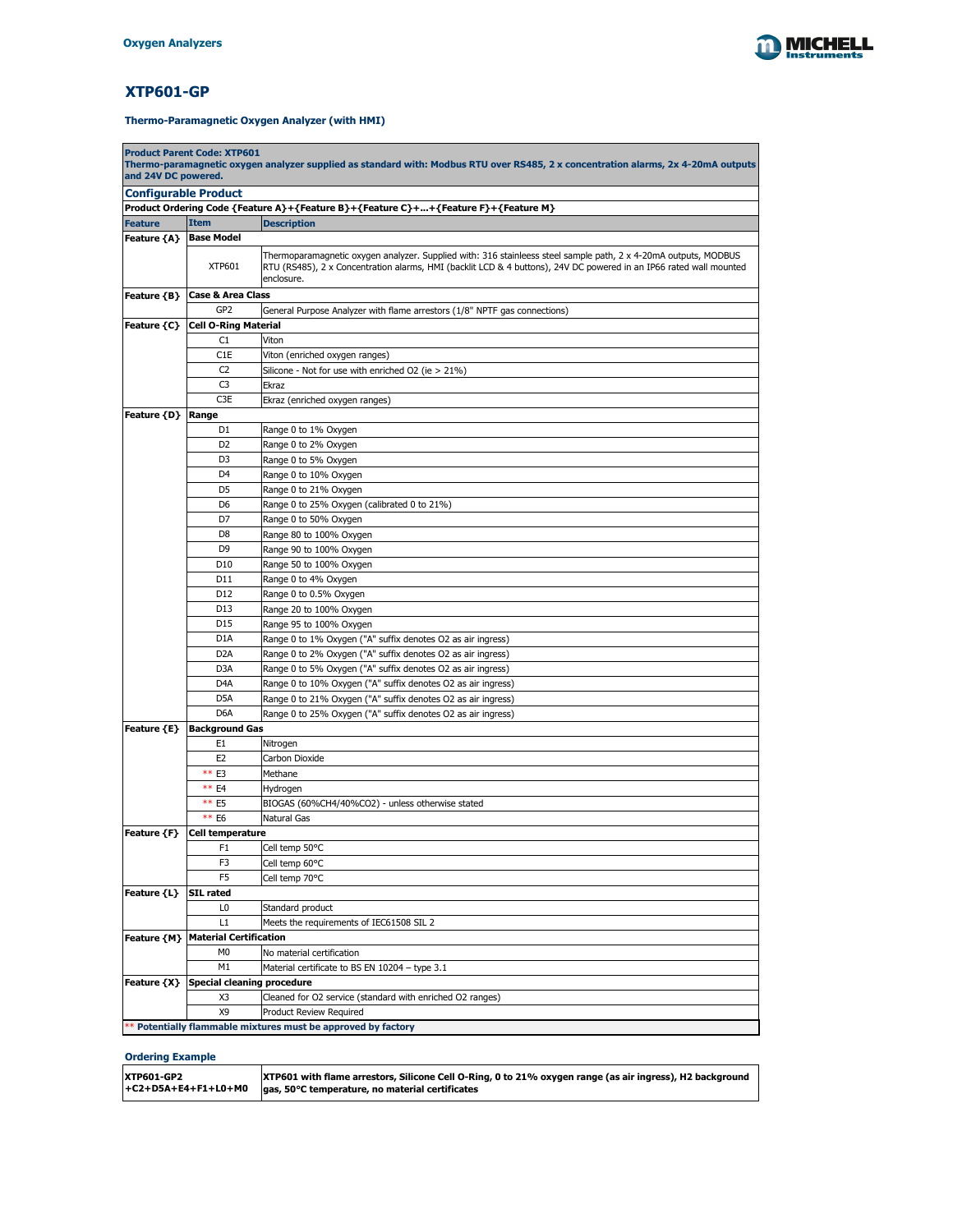

# **XTP601-EX**

| <b>Product Parent Code: XTP601</b><br>Thermo-paramagnetic oxygen analyzer supplied as standard with: Modbus RTU over RS485, 2 x concentration alarms, 2x 4-20mA<br>outputs and 24V DC powered. |                                    |                                                                                                                                                                                                                                                                                                                                  |  |
|------------------------------------------------------------------------------------------------------------------------------------------------------------------------------------------------|------------------------------------|----------------------------------------------------------------------------------------------------------------------------------------------------------------------------------------------------------------------------------------------------------------------------------------------------------------------------------|--|
| <b>Fixed Configurations</b>                                                                                                                                                                    |                                    |                                                                                                                                                                                                                                                                                                                                  |  |
|                                                                                                                                                                                                |                                    | Supplied with Range: 0-21% in N2 Background, 50°C cell with 1/8" NPT Gas Fittings - Materials certs included.                                                                                                                                                                                                                    |  |
| XTP601-EX1-C1-<br><b>Feature {A}</b><br><b>STD</b><br>& 4 buttons), IP66 rated, wall mounted and 24V DC powered.                                                                               |                                    | Hazardous Area oxygen analyzer: Range: 025% O2 with 60°C Cell, Viton O-ring, 316 SS sample path, flame arrestors<br>with 1/8" NPTF gas connections, 2 x 4-20mA outputs, MODBUS RTU (RS485), 2 x Concentration alarms, HMI (backlit LCD                                                                                           |  |
|                                                                                                                                                                                                | XTP601-EX1-C2-<br><b>STD</b>       | Hazardous Area oxygen analyzer: Range: 025% O2 with 60°C Cell, Silicone O-ring, 316 SS sample path, flame arrestors<br>with 1/8" NPTF gas connections, 2 x 4-20mA outputs, MODBUS RTU (RS485), 2 x Concentration alarms, HMI (backlit LCD<br>& 4 buttons), IP66 rated, wall mounted and 24V DC powered.                          |  |
|                                                                                                                                                                                                | XTP601-EX1-C3-<br><b>STD</b>       | Hazardous Area oxygen analyzer: Range: 025% O2 with 60°C Cell, Ekraz O-ring, 316 SS sample path, flame arrestors<br>with 1/8" NPTF gas connections, 2 x 4-20mA outputs, MODBUS RTU (RS485), 2 x Concentration alarms, HMI (backlit LCD<br>& 4 buttons), IP66 rated, wall mounted and 24V DC powered.                             |  |
|                                                                                                                                                                                                |                                    | Supplied with Range: 0-21% in N2 Background, 50°C cell with 1/8" NPT Gas Fittings - Materials certs included.                                                                                                                                                                                                                    |  |
| <b>Feature {A}</b>                                                                                                                                                                             | XTP601-EX1-C1-<br>SIL <sub>2</sub> | IEC61508 SIL2 capable Hazardous Area oxygen analyzer: Range: 025% O2 with 60°C Cell, Viton O-ring, 316 SS sample<br>path, flame arrestors with 1/8" NPTF gas connections, 2 x 4-20mA outputs, MODBUS RTU (RS485), 2 x Concentration<br>alarms, HMI (backlit LCD & 4 buttons), IP66 rated, wall mounted and 24V DC powered.       |  |
|                                                                                                                                                                                                | XTP601-EX1-C2-<br>SIL <sub>2</sub> | IEC61508 SIL2 capable Hazardous Area oxygen analyzer: Range: 025% O2 with 60°C Cell, Silicone O-ring, 316 SS<br>sample path, flame arrestors with $1/8$ " NPTF gas connections, 2 x 4-20mA outputs, MODBUS RTU (RS485), 2 x<br>Concentration alarms, HMI (backlit LCD & 4 buttons), IP66 rated, wall mounted and 24V DC powered. |  |
|                                                                                                                                                                                                | XTP601-EX1-C3-<br>SIL <sub>2</sub> | IEC61508 SIL2 capable Hazardous Area oxygen analyzer: Range: 025% O2 with 60°C Cell, Ekraz O-ring, 316 SS sample<br>path, flame arrestors with 1/8" NPTF gas connections, 2 x 4-20mA outputs, MODBUS RTU (RS485), 2 x Concentration<br>alarms, HMI (backlit LCD & 4 buttons), IP66 rated, wall mounted and 24V DC powered.       |  |

|                          |                              | Product Ordering Code {Feature A}+{Feature B}+{Feature C}+{Feature D}++{Feature K}+{Feature W}                                                                                                                                                      |  |  |
|--------------------------|------------------------------|-----------------------------------------------------------------------------------------------------------------------------------------------------------------------------------------------------------------------------------------------------|--|--|
| <b>Feature</b>           | <b>Item</b>                  | <b>Description</b>                                                                                                                                                                                                                                  |  |  |
| Feature {A}   Base Model |                              |                                                                                                                                                                                                                                                     |  |  |
|                          | XTP601                       | Thermoparamagnetic oxygen analyzer. Supplied with: 316 stainleess steel sample path, 2 x 4-20mA outputs, MODBUS<br>RTU (RS485), 2 x Concentration alarms, HMI (backlit LCD & 4 buttons), 24V DC powered in an IP66 rated wall mounted<br>enclosure. |  |  |
| Feature {B}              | <b>Case &amp; Area Class</b> |                                                                                                                                                                                                                                                     |  |  |
|                          | EX1                          | Explosion-proof analyzer for use in hazardous areas with flame arrestors (1/8" NPTF gas connections)                                                                                                                                                |  |  |
| Feature {C}              | <b>Cell O-Ring Material</b>  |                                                                                                                                                                                                                                                     |  |  |
|                          | C1                           | Viton                                                                                                                                                                                                                                               |  |  |
|                          | C <sub>2</sub> E             | Viton (enriched oxygen ranges)                                                                                                                                                                                                                      |  |  |
|                          | C <sub>2</sub>               | Silicone - Not for use with enriched O2 (ie $> 21\%$ )                                                                                                                                                                                              |  |  |
|                          | C <sub>3</sub>               | <b>Ekraz</b>                                                                                                                                                                                                                                        |  |  |
|                          | C <sub>3</sub> E             | Ekraz (enriched oxygen ranges)                                                                                                                                                                                                                      |  |  |
| Feature {D}   Range      |                              |                                                                                                                                                                                                                                                     |  |  |
|                          | D <sub>1</sub>               | Range 0 to 1% Oxygen                                                                                                                                                                                                                                |  |  |
|                          | D <sub>2</sub>               | Range 0 to 2% Oxygen                                                                                                                                                                                                                                |  |  |
|                          | D <sub>3</sub>               | Range 0 to 5% Oxygen                                                                                                                                                                                                                                |  |  |
|                          | D4                           | Range 0 to 10% Oxygen                                                                                                                                                                                                                               |  |  |
|                          | D <sub>5</sub>               | Range 0 to 21% Oxygen                                                                                                                                                                                                                               |  |  |
|                          | D <sub>6</sub>               | Range 0 to 25% Oxygen (calibrated 0 to 21%)                                                                                                                                                                                                         |  |  |
|                          | D7                           | Range 0 to 50% Oxygen                                                                                                                                                                                                                               |  |  |
|                          | D <sub>8</sub>               | Range 80 to 100% Oxygen                                                                                                                                                                                                                             |  |  |
|                          | D <sub>9</sub>               | Range 90 to 100% Oxygen                                                                                                                                                                                                                             |  |  |
|                          | D <sub>10</sub>              | Range 50 to 100% Oxygen                                                                                                                                                                                                                             |  |  |
|                          | D <sub>11</sub>              | Range 0 to 4% Oxygen                                                                                                                                                                                                                                |  |  |
|                          | D <sub>12</sub>              | Range 0 to 0.5% Oxygen                                                                                                                                                                                                                              |  |  |
|                          | D13                          | Range 20 to 100% Oxygen                                                                                                                                                                                                                             |  |  |
|                          | D <sub>1</sub> A             | Range 0 to 1% Oxygen ("A" suffix denotes O2 as air ingress)                                                                                                                                                                                         |  |  |
|                          | D <sub>2</sub> A             | Range 0 to 2% Oxygen ("A" suffix denotes O2 as air ingress)                                                                                                                                                                                         |  |  |
|                          | D <sub>3</sub> A             | Range 0 to 5% Oxygen ("A" suffix denotes O2 as air ingress)                                                                                                                                                                                         |  |  |
|                          | D <sub>4</sub> A             | Range 0 to 10% Oxygen ("A" suffix denotes O2 as air ingress)                                                                                                                                                                                        |  |  |
|                          | D <sub>5</sub> A             | Range 0 to 21% Oxygen ("A" suffix denotes O2 as air ingress)                                                                                                                                                                                        |  |  |
|                          | D <sub>6</sub> A             | Range 0 to 25% Oxygen ("A" suffix denotes O2 as air ingress)                                                                                                                                                                                        |  |  |
| Feature {E}              | <b>Background Gas</b>        |                                                                                                                                                                                                                                                     |  |  |
|                          | E1                           | Nitrogen                                                                                                                                                                                                                                            |  |  |
|                          | E <sub>2</sub>               | Carbon Dioxide                                                                                                                                                                                                                                      |  |  |
|                          | ** E3                        | Methane                                                                                                                                                                                                                                             |  |  |
|                          | ** E4                        | Hydrogen                                                                                                                                                                                                                                            |  |  |
|                          | ** E5                        | BIOGAS (60%CH4/40%CO2) - unless otherwise stated                                                                                                                                                                                                    |  |  |
| Feature {F}              | <b>Cell temperature</b>      |                                                                                                                                                                                                                                                     |  |  |
|                          | F <sub>1</sub>               | Cell temp 50°C                                                                                                                                                                                                                                      |  |  |
|                          | F <sub>3</sub>               | Cell temp 60°C                                                                                                                                                                                                                                      |  |  |
| Feature {L}   SIL rated  |                              |                                                                                                                                                                                                                                                     |  |  |
|                          | L <sub>0</sub>               | Standard product                                                                                                                                                                                                                                    |  |  |
|                          | L1                           | Meets the requirements of IEC61508 SIL 2                                                                                                                                                                                                            |  |  |

## **Thermo-Paramagnetic Oxygen Analyzer**

## **Configurable Product**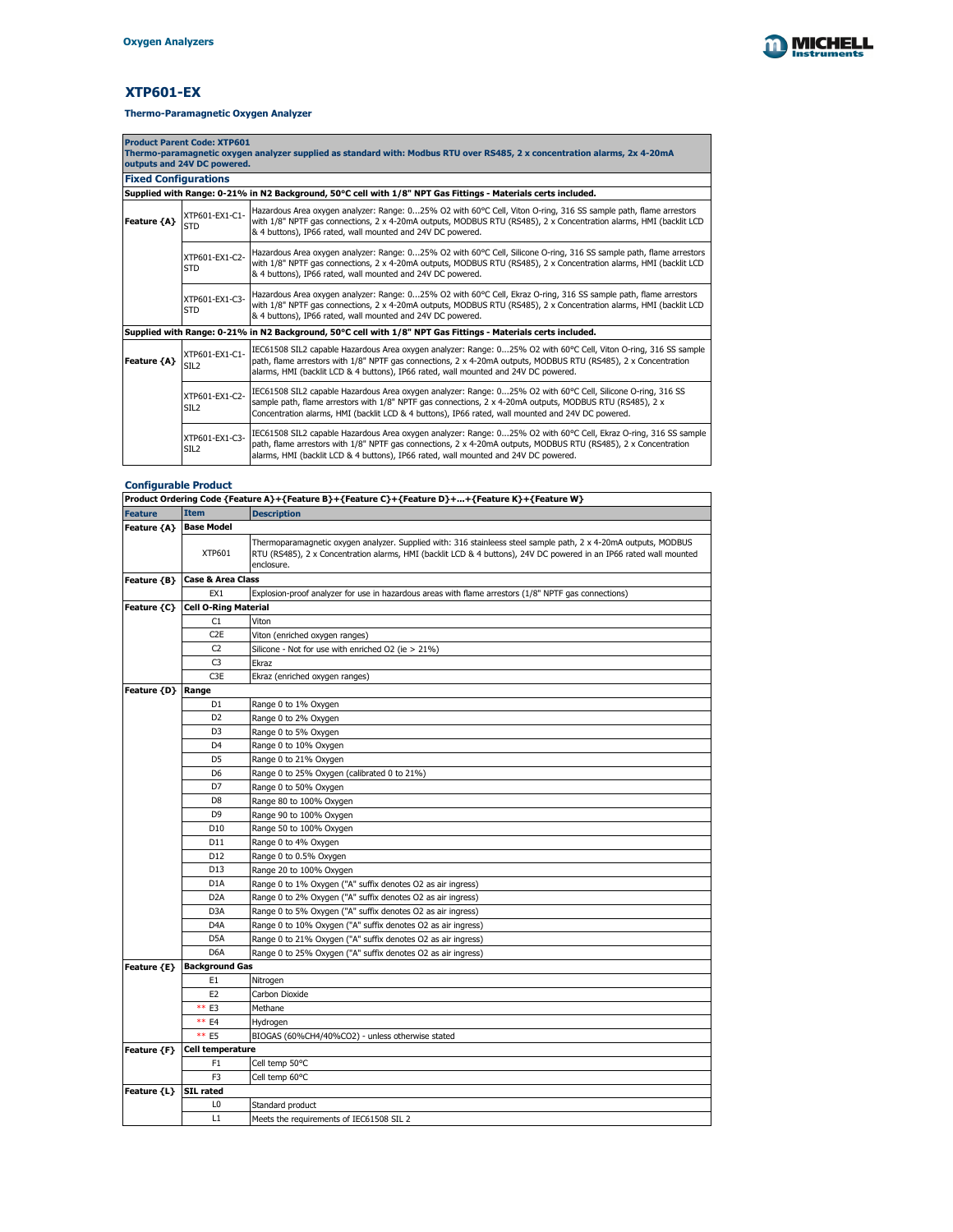

|                                                                                  | <b>Feature {M}   Material Certification</b>                                        |                           |  |  |
|----------------------------------------------------------------------------------|------------------------------------------------------------------------------------|---------------------------|--|--|
|                                                                                  | M <sub>0</sub>                                                                     | No material certification |  |  |
|                                                                                  | M1<br>Material certificate to BS EN 10204 - type 3.1                               |                           |  |  |
|                                                                                  | Feature {W}   Material Certification (only add if the unit is destined for Brasil) |                           |  |  |
|                                                                                  | <b>INMETRO Certification</b><br>W1                                                 |                           |  |  |
| <b>Feature {X}</b>                                                               | Special cleaning procedure                                                         |                           |  |  |
|                                                                                  | X3<br>Cleaned for O2 service (standard with enriched O2 ranges)                    |                           |  |  |
|                                                                                  | X9<br><b>Product Review Required</b>                                               |                           |  |  |
| The maximum standard range for Oxygen in Hydrogen is 05% (cal points up to 4%02) |                                                                                    |                           |  |  |
|                                                                                  | ** Potentially flammable mixtures must be approved by factory                      |                           |  |  |

**Please note: Michell Instruments adopts a continuous development program which sometimes necessitates specification changes without notice. Please contact us for latest version. Issue No: XTP Series Order Codes\_97314\_V12\_UK\_1121**

| $ {\rm XTP601\text{-}EX1\text{+}C2\text{+}D3\text{+}E2\text{+}} $ | <b>XTP601</b> with full display, Silicone Cell O-Ring, 0 to 5% oxygen range, Carbon Dioxide background gas, 50 $^{\circ}$ C |
|-------------------------------------------------------------------|-----------------------------------------------------------------------------------------------------------------------------|
| $ F1+LO+MO+W1 $                                                   | temp, no material certificates, with INMETRO certification                                                                  |
|                                                                   |                                                                                                                             |